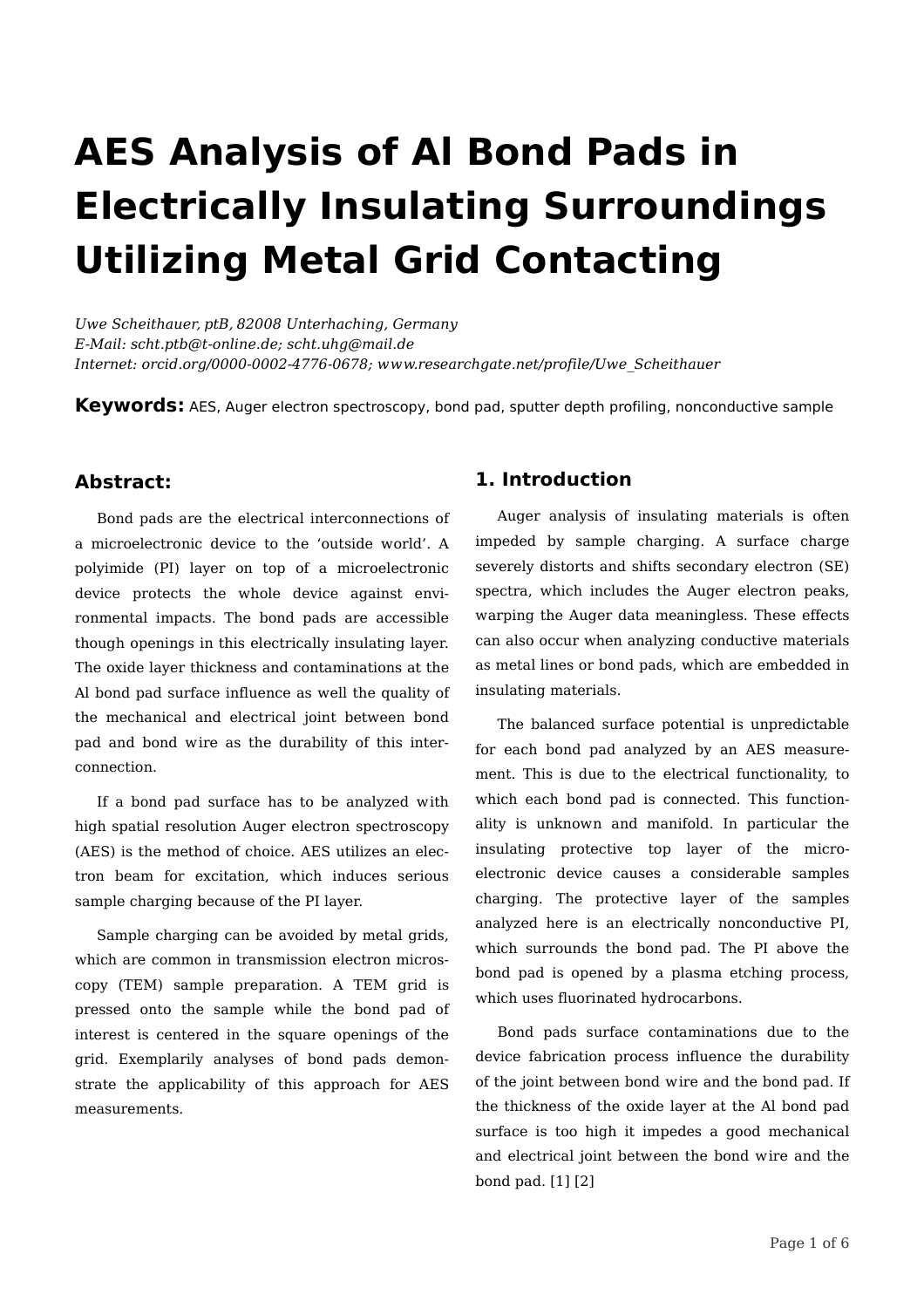AES is the method of choice if the bond pad surface has to be analyzed with high spatial resolution. Some kind of charge compensation is necessary to enable reliable AES measurements of bond pads. As demonstrated here a mechanical contacting of the samples by metal grids enables reliable AES measurements on the bond pads of microelectronic samples. This approach requires some experimental skills and experience to handle the sample mounting. But utilizing this approach AES measurements can be done without specific additional instrumental hardware such as low energy ion guns [3] [4].

This paper presents measurements of bond pad surfaces 'as received' and a sputter depth profile measurement. All the measurements are recorded using charge compensation by metal grids.

#### 2. Instrumentation

The here presented AES measurements were acquired using Physical Electronics Auger microprobes: a PHI 660 [5] or a PHI 670 [6]. The PHI 660, an instrument with a  $LaB<sub>6</sub>$  electron emitter, has a resolution of  $\sim$  100 nm under analytical working conditions supplying a sufficiently high primary electron current. The PHI 670 has a hot field emitter electron source and therefore a better lateral resolution of  $\sim$  30 nm under working conditions.

Both instruments are equipped with a differentially pumped sputter ion gun (model 04-303), which is mounted under an angle of 85° with respect to the primary electron beam. The ion gun has a focus of a few 100 µm. The ion beam is rastered electrostatically to obtain laterally homogeneous sputter erosion. The actual sputter rate is monitored by a measurement of the ion beam current using a Faraday cup. For calibration purpose a sputter depth profile measurements of a SiO2 layer of known thickness is used. Since its thickness is known from ellipsometry this depth profile measurement enables to convert the ion beam current measurement into a sputter rate of 'nm  $SiO<sub>2</sub>$  equivalents per minute' [7].



The PHI software program Multipak 6.1 was used for the AES data evaluation [8]. In the case of quantification of measured peak intensities, it uses a simplified model where all detected elements are distributed homogeneously within the analyzed volume. This volume is defined by the analysis area and the information depth of AES, which is derived from the mean free path of electrons [9]. With use of this quantification approach, one monolayer on top of a sample quantifies to  $\sim$  10–30 at% depending on the sample details.

#### 3. Experimental Details

Microelectronic device have a protective layer on top. The samples analyzed here are covered by a PI layer, which is a few µm thick. Above the bond pads the PI layer is opened by plasma etching to give access to them. The PI layer is an extremely nonconductive material. Therefore AES measurements at bond pads are almost impossible without adequate charge compensation.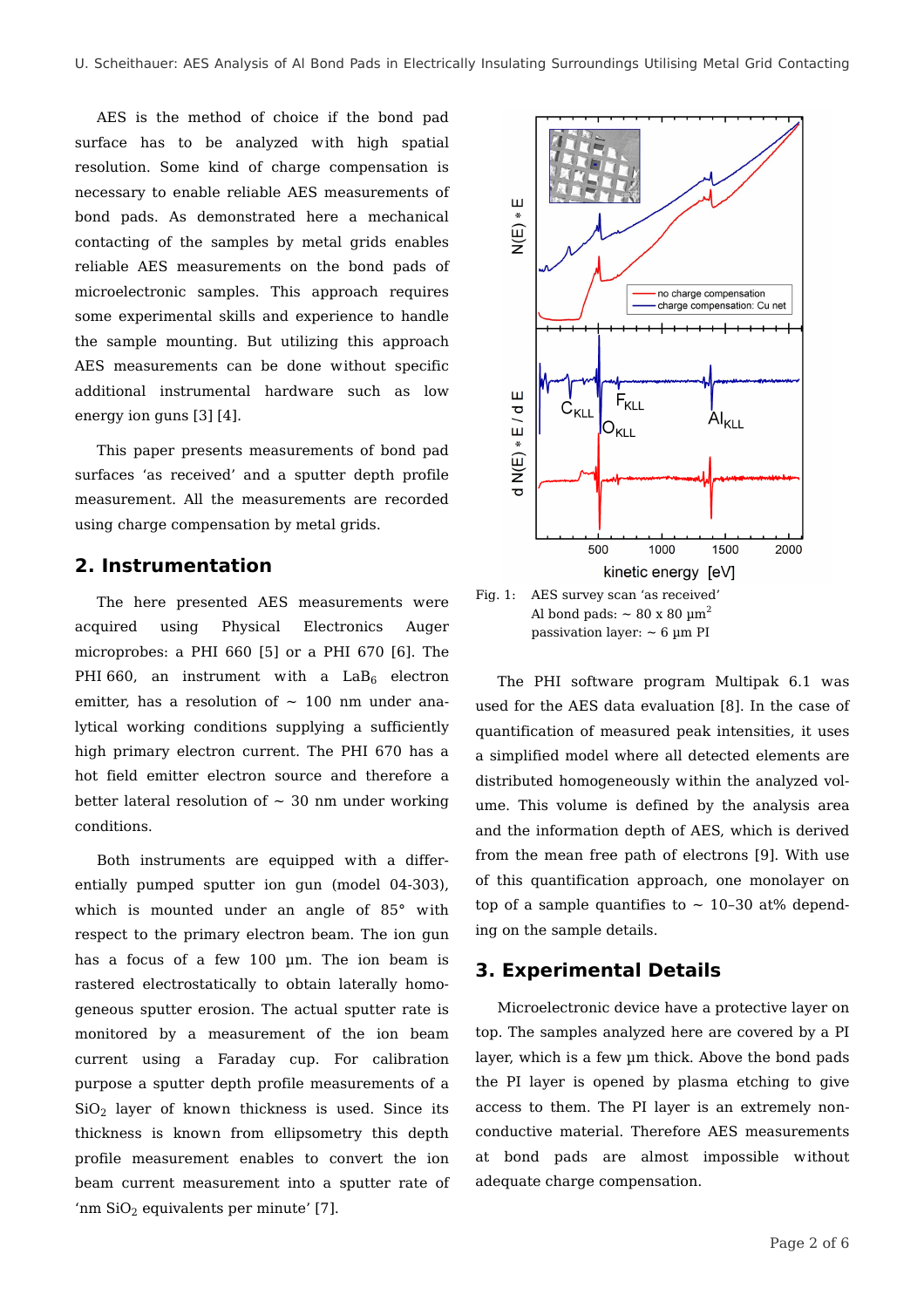

Fig. 2: SE image of the mounted sample with TEM grid Al bond pads:  $\sim 80$  x  $80$   $\mu$ m<sup>2</sup>

Here square meshed metal grids, which are common for sample mounting in TEM, are used for this purpose. These TEM grids are commercially available with different spacing and different bar widths. They are made of pure metals as Cu, Ni or Au, for instance. Here Cu TEM grids are used.

The TEM grids are placed on the microelectronic devices utilizing an optical microscope. The bond pad of interest is centered in a square opening (insert fig. 1, fig. 2, insert fig 4, fig. 5 and insert fig. 6). A special Ti device holds the TEM grid in position (fig. 2). It has an opening at one side to give the ion gun a good access to the bond pads.

The TEM grid should be pressed as hard as possible onto the PI, which surrounds the bond pad, to achieve good charge compensation. But TEM grids are very thin and flexible, making high pressure mounting difficult. The following approach was proven to be useful: By two tweezers, which have flat and  $\sim$  5 mm wide tips, the TEM grid is bended by an angle of  $\sim$  5° along one symmetry axis. This deformation stiffens the TEM grid along



Fig. 3: wide energy range spectra measured during the sputter depth profile

the kink. If this kink area is placed onto the bond pad of interest this guarantees a good mechanical contact to the PI layer.

Fig 1 compares results of AES measurements on bond pads of the same sample without charge compensation and utilizing TEM grid contacting. For the measurements a PHI 670 Auger microprobe was used. The upper part of fig. 1 shows the direct spectra. Without charge compensation undistorted signals could by recorded only for kinetic energies above  $\sim$  350 eV. With TEM grid contacting up to a kinetic energy of  $\sim$  110 eV distortions of the signal are present and therefore the  $C_{KLL}$  peak is measured now. The apparent sample surface composition is estimated to be  $C:O:F:A$  = 26:38:2:34 atomic percent.

## 4. Sputter Depth Profile Analysis of a Bond Pad

Fig. 2 shows an SE image of the sample, which is mounted underneath a TEM grid for charge compensation purpose. A SE image of the bond pad of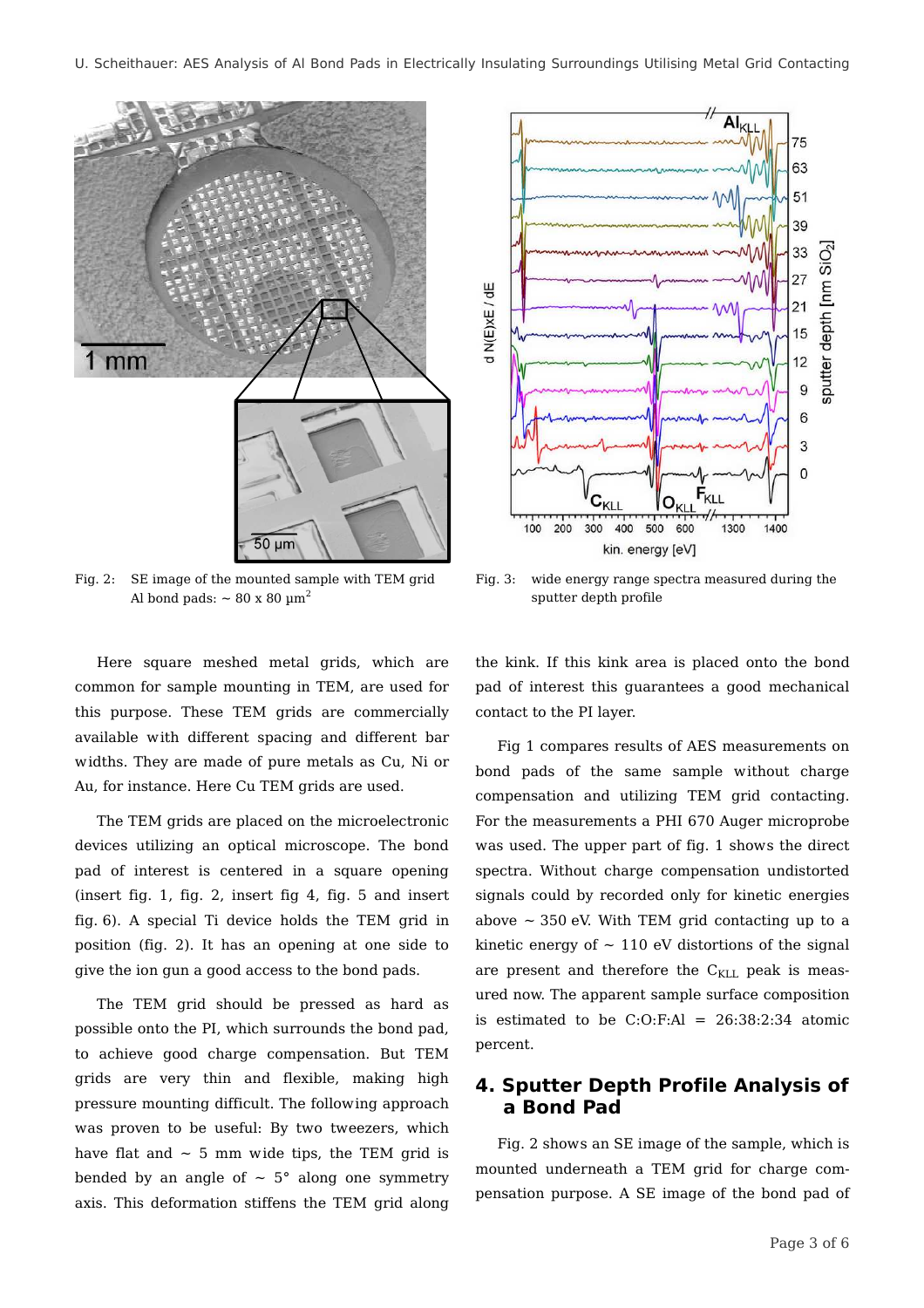

Fig. 4: AES depth profile measurement The measurement areas is marked within the inserted SE image.

interest at higher magnification is shown at the insert of fig. 4. Mechanical scratches in the bond pads center indicate that the bond pad was contacted by needles for electrical measurements. In the lower part of the bond pad a circular structure is visible.

First, by an AES depth profile measurements the Al surface oxide thickness has to be estimated in regular and inconspicuous area of the bond pad. The analysis area for this depth profile measurement is marked in the insert of fig. 4. Second, the characteristics of the circular structure at the lower part of the bond should be analyzed. Both analytical tasks can only be solved utilizing the spatial resolution of AES.

The measurements were done using the PHI 660 AES microprobe. The sample was tilted by 30° towards the ion guns. Therefore the ion impact angle is  $\sim 60^{\circ}$  relative to the sample normal.

In each sputter depth a wide energy range spectrum was measured during the depth profile measurements [10]. This way the spectra are evaluable even if in a certain sputter a larger peak shift occurs due to surface charging. Fig. 3 shows the spectra measured during the AES sputter depth profile. At the surface 'as received' C, O, F and Al are detected. Al surfaces are always oxidized. F is a residue due to the etching process, which removes the PI above the Al bond pads. And C can be



Fig. 5: SE image and element mappings of C, Al and O

explained by contamination due to sample handling in ambient air.

Distortions are detectable in the low energy region of the spectra up to a kinetic energy of  $\sim 200$ eV and up to a sputter depth of  $15 \text{ nm } \text{SiO}_2$  equivalents. Some signals are identified as spectral distortions, because they have peaks shapes, which are atypical for AES peaks. Whereas most of the spectra are shifted to lower energy by  $\sim$  8 eV, the spectra at a sputter depth of at 21 and 51 nm  $SiO<sub>2</sub>$  equivalents show a shift of  $\sim$  93 eV towards lower energy. The O and Al signal are identified by the peak shape and the energy distance between the O and Al signal, respectively. For a good signal-to-noise ratio each spectrum shown in fig. 3 is an overlay of several scans over the total kinetic energy range. These single scans were recorded one after the other in a certain sputter depth. The surface potential remains unchanged for the whole measurement time of 10 minutes or longer shown by the constructive overlay of the single scans in fig. 3.

Fig. 4 summarizes the results of the depth profile measurement. At the bond pad surface an Al oxide layer is detected by the peak shape of  $\text{Al}_{\text{KLL}}$  signal and the detection of O. The Al oxide layer is  $\sim 20$ nm SiO2 equivalents thick. Most likely a wire bonding to a bond pad with such a thick oxide layer is nearly impossible.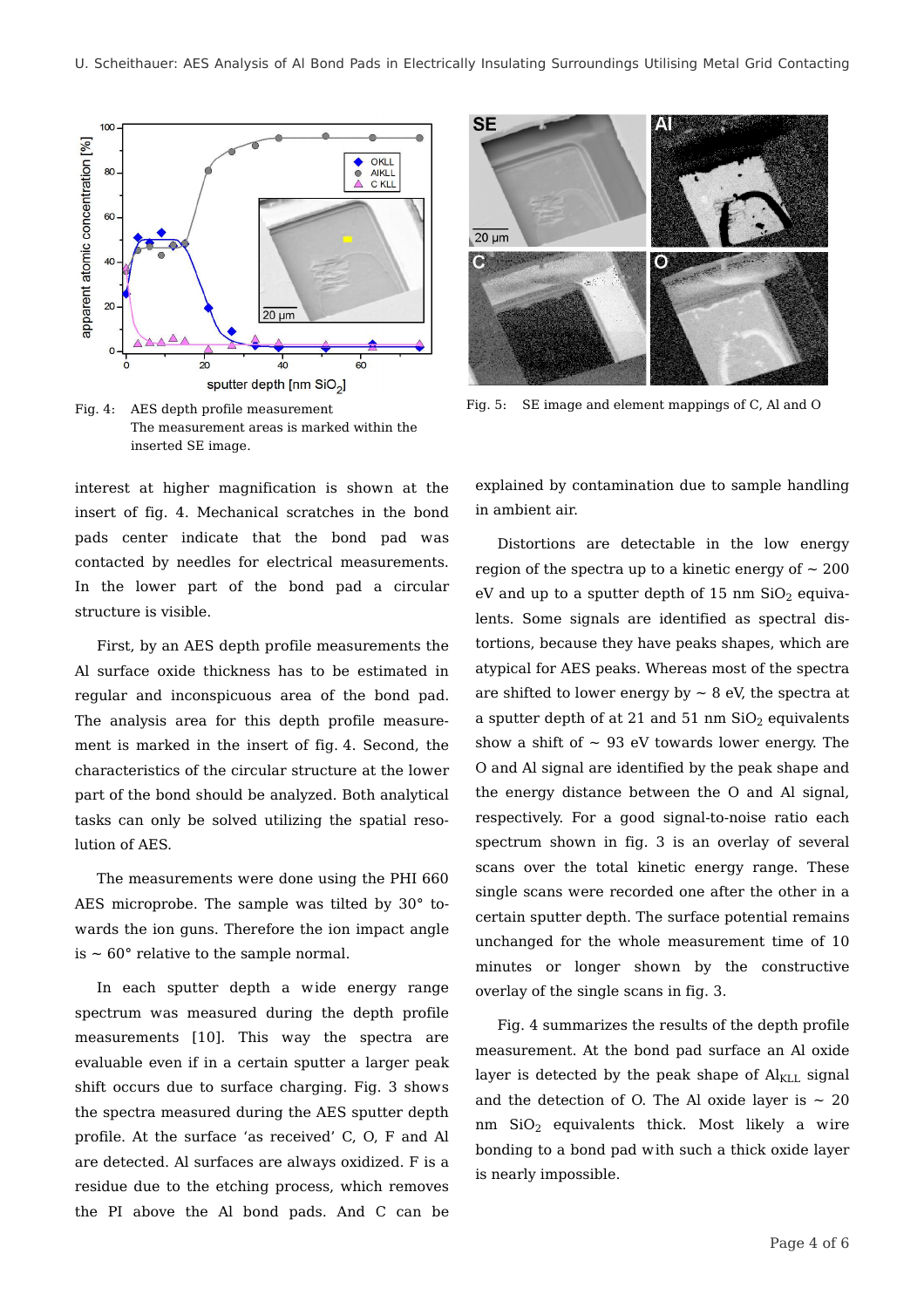

Fig. 6: AES survey scans, measured after sputter depth profile

Fig. 5 shows a SE image and element mappings of the Al<sub>KLL</sub> signal at metallic peak position, the  $C_{KLL}$  signal and the  $O_{KLL}$  signal, which are recorded after the depth profile measurement. The sputter ion impact direction comes from the upper left. All images indicate that the sample was not sputtered in the shadow of the TEM grid. On the bond pad a few µm wide circular structure can be indentified. Most likely this is the edge of fluid droplet, which dried on the bond pad. Beside Al oxide an F contamination was detected by an AES measurement of this structure (see fig. 6, red spectrum). Considering this F contamination a reaction mechanism is probable where Al is catalytically converted into its oxide if some moisture is present [11][12]. The main steps of this reaction may be expressed as follows:

> $3 HF + Al \rightarrow AlF_3 + 3/2 H_2$  $AlF_3 + H_2O \rightarrow Al(OH)F_2 + HF$

This reaction explains the higher oxide layer thickness of the circular structure.

The Cu TEM grid is the highest elevated structure around the analyzed bond pad. This geometrical situation promotes the redeposition of Cu atoms form the TEM grid onto the subjacent microelectronic device areas during the sputter depth profiling. The redeposition occurs especially in forward direction by sputtering of the Cu net edges.

The amount of Cu, which is detected on the different areas of the microelectronic device, depends on the individual composition of these areas and the interaction of the substrate with the impinging  $Ar^+$  sputter ions during the sputter process. Cu was detected on the PI and Al surface after the depth profile measurement (fig. 6). The amount of Cu on the PI quantifies to  $\sim$  3 at%. Thanks to this sub monolayer Cu coverage the PI surface becomes conductive and a AES spectrum can be measured [13].

# 5. Conclusion

The charging of a bond pad, which is surrounded by an insulating material, can be avoided during an AES measurement if a metal grid with square openings is pressed onto the microelectronic device and the bond pad is centered in the grid opening. It was demonstrated that utilizing this approach AES spectra of Al bond pad surfaces 'as received' and an AES sputter depth profiles can be recorded successfully.

This sample mounting technique requires some experimental skills and experience. But utilizing this approaches AES measurements of bond pads in insulating surroundings can be done with every AES instrument. No specific additional instrumental hardware is necessary.

#### Acknowledgement

The measurements were done utilizing AES PHI microprobes installed at Siemens AG, Munich, and Infineon, Dresden, Germany. I acknowledge the permission of the Siemens AG to use the measurement results here. For fruitful discussions and suggestions I would like to express my thanks to my colleagues. Special thanks also to Gabi for text editing.